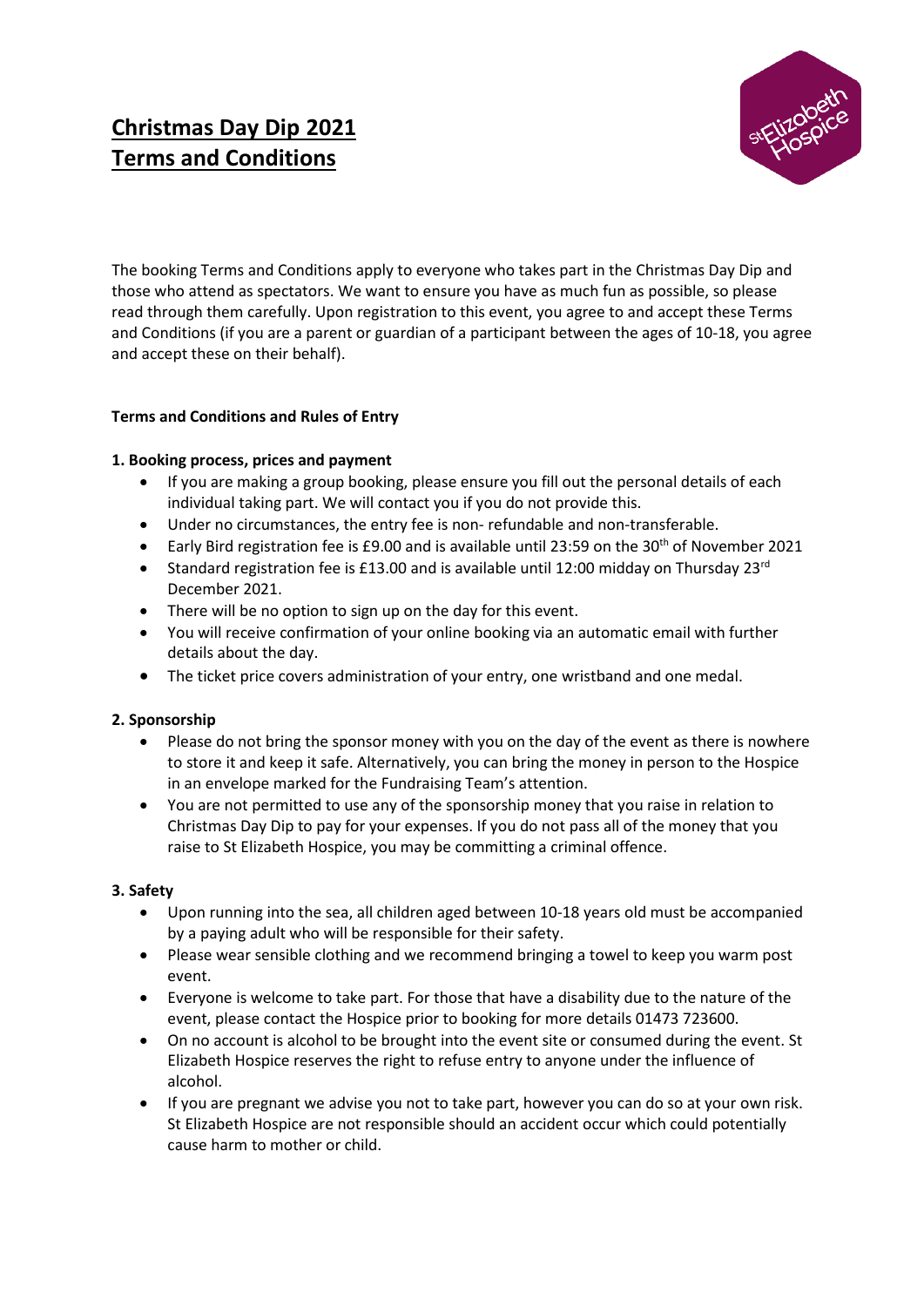#### **4. Minimum Age**

• The event is for those aged 10+ and anyone under the age of 18 must be accompanied by a paying adult who will accompany them throughout the event. Anyone that is under the age of 10 will not be permitted to enter the event and our insurance will not cover them if they are there without an adult.

#### **5. Changes to the Event**

• St Elizabeth Hospice reserves the right to alter the start time at any time.

#### **6. Promotions**

• St Elizabeth Hospice reserves the right to offer promotional discounts and offers throughout the sales process.

#### **7. Cancellation**

- St Elizabeth Hospice reserves the right to cancel this event at any time. In the event of this happening, St Elizabeth Hospice will endeavour to reschedule the event and invite all those already signed up to the revised date. Those that are unable to make the revised date will be offered a refund.
- In the event of a cancellation, the Hospice will contact you via direct email and use social media posts to update you accordingly. If the weather is poor, please keep an eye on this and expect to be contacted.

#### **8. Photography and Video**

- Photographs and videos may be taken at the event for publicity purposes to help promote the event and create memories for those taking part. Photographs will be taken of participants throughout the event. These will be used on St Elizabeth Hospice promotional materials. It is the participant's responsibility to let staff know at the registration desk if you do not want to appear in any such materials.
- The photography and video will come from a wide range of sources (including spectators) on a voluntary basis and is sometimes not arranged by St Elizabeth Hospice. If approached by a photographer or videographer, we would ask that you participate in good spirits, however if you do not wish to be filmed or photographed, please let them know when approached. We do however reserve the right to use footage or images supplied to us where you might be included.

#### **9. Data protection**

• St Elizabeth Hospice takes the protection of your information seriously. The Charity is committed to ensuring that it complies with the eight principles of good practice within GPDR 2018. We only obtain personal information with your consent and will only use in a fair and lawful way to further the objects of the Charity. We will always store your personal details securely. We'll use them to provide you with the service that you have requested, and communicate with you in the way(s) that you have agreed to. Your data may also be used for analysis purposes, to help us to provide the best service possible. We will only allow your information to be used by suppliers working on our behalf and we'll only share it if required to do so by law. You can find our full policy on our website – [www.stelizabethhospice.org.uk](http://www.stelizabethhospice.org.uk/)

Please be assured that your details will not be passed on to third parties, unless it is to support the charitable objectives of St Elizabeth Hospice. You can opt out of receiving communications at any time by calling 01473 723600 or emai[l enquiries@stelizabethhospice.org.uk](mailto:enquiries@stelizabethhospice.org.uk)

#### **10. Disclaimer**